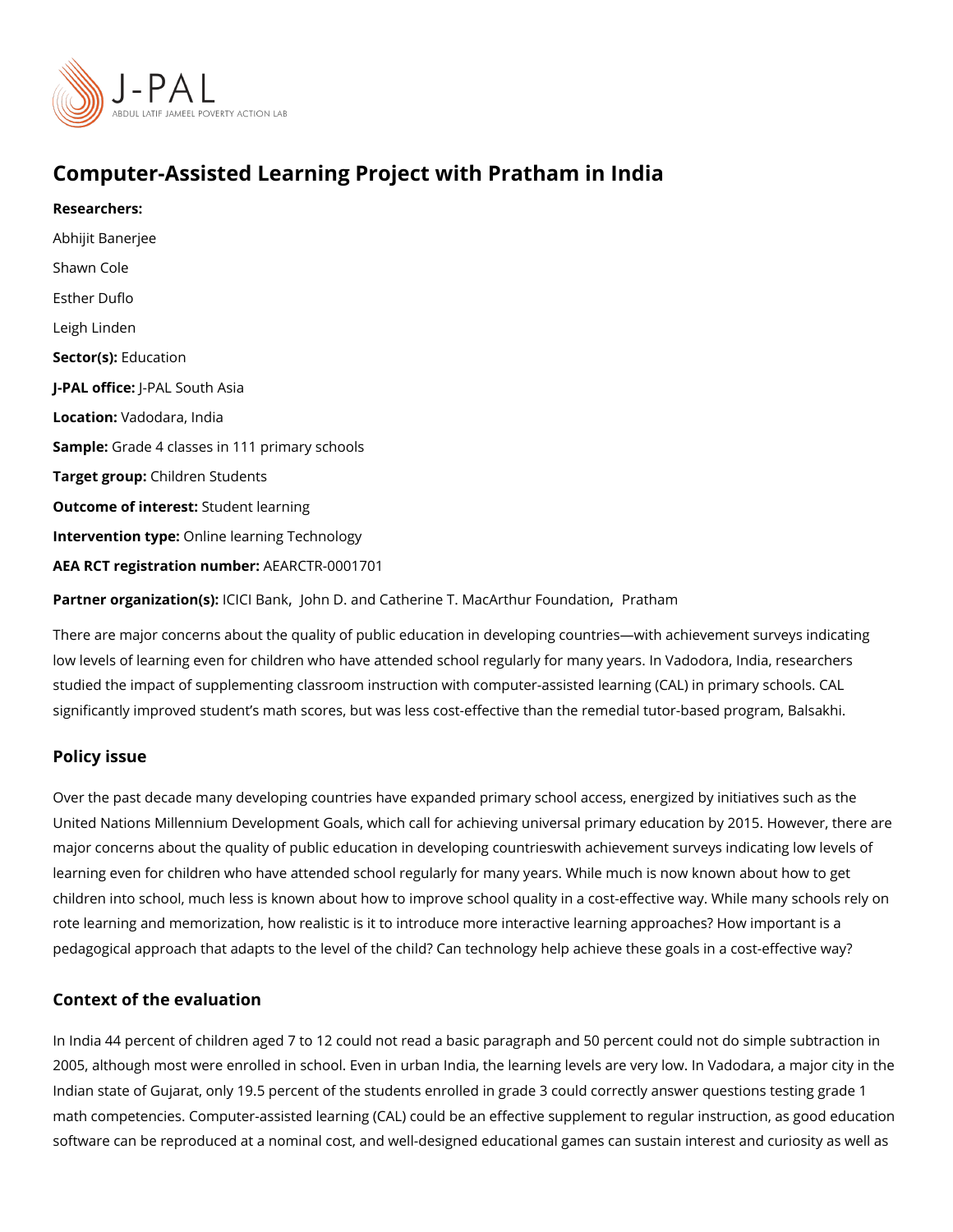adapt to the learning level of the child. Excitement over CAL is particularly strong in India, where the high-tech sector is successful, but schools have little guidance about if or how they should use computer based educational assistance.



Students play educational computer games. Photo: De Visu | Shutterstock.com

## **Details of the intervention**

Taking advantage of a government program that placed four computers each in 80 percent of primary schools in Vadodara, education-oriented NGO Pratham designed a program that supplemented classroom instruction with CAL. The study asked if CAL improves students' skill levels, if the effects would persist over time, and how cost-effective the program would be compared to alternatives.

Pratham introduced the CAL program over two years. Fifty-five schools were randomly assigned to receive the intervention while 56 served as a comparison. Students in treatment schools received basic instruction on how to use the computers, and then spent two hours per week of shared time (two students per computer) working independently with educational software. This software consisted of self-paced games in the local language, designed to improve basic math skills. The students were tested at the beginning, middle, and end of the school year, in both math and language skills. The experiment was repeated the following year by providing the CAL program to the schools that had served as a comparison group in the first year.

### **Results and policy lessons**

*Impact on Education:* Students who participated in the CAL program had higher math scores on average compared to the